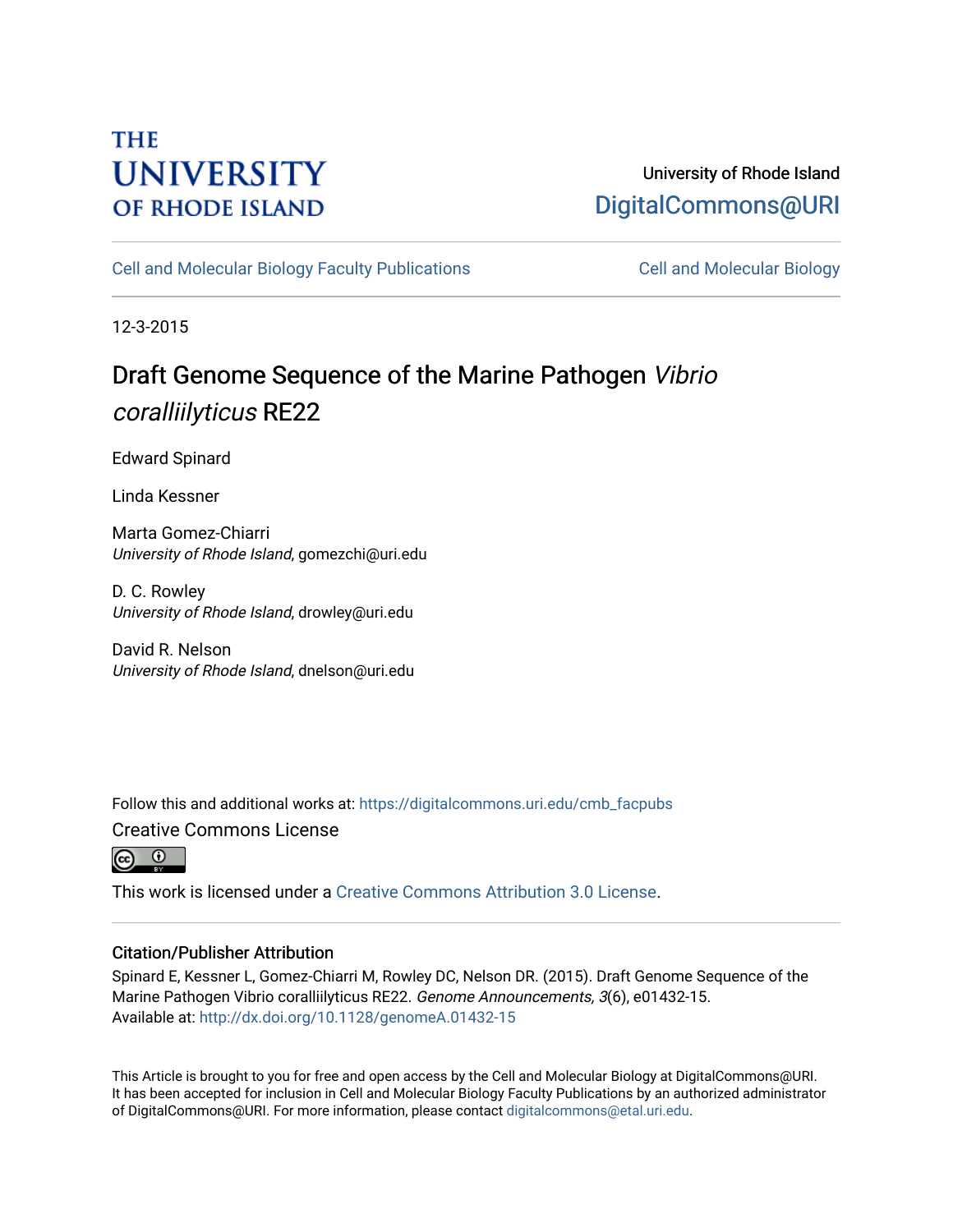



## **Draft Genome Sequence of the Marine Pathogen** *Vibrio coralliilyticus* **RE22**

### **Edward Spinard,<sup>a</sup> Linda Kessner,<sup>a</sup> Marta Gomez-Chiarri,<sup>b</sup> David C. Rowley,<sup>c</sup> David R. Nelson<sup>a</sup>**

Department of Cell and Molecular Biology, University of Rhode Island, Kingston, Rhode Island, USA<sup>a</sup>; Department of Fisheries, Animal and Veterinary Sciences, University of Rhode Island, Kingston, Rhode Island, USA<sup>b;</sup> Department of Biomedical and Pharmaceutical Sciences, University of Rhode Island, Kingston, Rhode Island, USA<sup>c</sup>

### *Vibrio coralliilyticus* **RE22 is a causative agent of vibriosis in larval bivalves. We report here the draft genome sequence of** *V. coralliilyticus* **RE22 and describe additional virulence factors that may provide insight into its mechanism of pathogenicity.**

**Received** 14 October 2015 **Accepted** 16 October 2015 **Published** 3 December 2015

**Citation** Spinard E, Kessner L, Gomez-Chiarri M, Rowley DC, Nelson DR. 2015. Draft genome sequence of the marine pathogen *Vibrio coralliilyticus* RE22. Genome Announc 3(6):e01432-15. doi:10.1128/genomeA.01432-15.

**Copyright** © 2015 Spinard et al. This is an open-access article distributed under the terms of the Creative Commons Attribution 3.0 Unported license. Address correspondence to David R. Nelson, dnelson@uri.edu.

**V***ibrio coralliilyticus* RE22 (formerly *Vibrio tubiashii* RE22) is a marine pathogen and a causative agent of vibriosis in larval bivalves [\(1\)](#page-1-0). The disease is characterized by high mortality rates leading to a severe loss of production in shellfish hatcheries [\(2](#page-1-1)[–](#page-1-2)[4\)](#page-2-0). Currently, only two proteases (VtpA and VtpB) and one hemolysin (VthA) have been characterized in RE22 [\(5](#page-2-1)[–](#page-2-2)[7\)](#page-2-3). To better understand the mechanisms of pathogenicity, it is necessary to discover additional potential virulence factors. Here, we announce the draft genome sequence of*V. coralliilyticus* RE22 and selectively describe some potential virulence factors.

*V. coralliilyticus* RE22Sm (a spontaneous mutant resistant to streptomycin) was grown overnight in yeast-peptone broth supplemented with 3% NaCl (YP30) at 27°C in a shaking water bath. Genomic DNA was isolated using the Wizard genomic DNA purification kit (Promega), according to the manufacturer's instructions, except DNA was resuspended into 100  $\mu$ l of a 2 mM Tris-HCl (pH 8) solution. DNA was sequenced at the Rhode Island Genomics Sequencing Center, Kingston, RI, using an Illumina MiSeq Sequencer. Reads were trimmed using the CLC Genomics Workbench (version 8.0.1) for quality, ambiguous base pairs, adapters, duplicates, and size, resulting in 7,602,646 paired-end and mate-paired reads averaging 235.84 bp in size. The reads were assembled using the *de novo* assembly algorithm of CLC Genomics Workbench and SPAdes genomic assembler (version 3.1.1)  $(8)$ . Contigs with an average coverage of  $>$ 110 reads were joined using the CLC Microbial Genome Finishing module using *V. coralliilyticus* OCN014 as a reference genome. In total, the draft genome is composed of five contigs. Three contigs totaling 3.46 Mbp and having an average  $G+C$  content of 46% mapped to chromosome 1 of *V. coralliilyticus* OCN014. The complete chromosome 2 is represented by one 1.90-Mbp contig with a  $G+C$  content of 45%. A megaplasmid is represented by one 0.32-Mbp contig with a  $G+C$  content of 50%. The draft genome was annotated using Rapid Annotations using Subsystems Technology (RAST) and resulted in 5,234 open reading frames  $(9-11)$  $(9-11)$  $(9-11)$ .

The genome of*V. coralliilyticus* RE22 encodes two extracellular metalloproteases besides those encoded by the previously described *vtpA* and *vtpB* genes. One protease shows similarity to the Epp protease in *Vibrio anguillarum* [\(12\)](#page-2-8), while the other contains a domain conserved in the M4 family of metalloproteases [\(13](#page-2-9)[–](#page-2-10)[17\)](#page-2-11). In addition to *vthA*, three putative hemolysin/cytolysin genes were discovered. A putative MARTX toxin operon encoding three type 1 secretion system (T1SS) transport proteins, a MARTX toxin, and a hypothetical protein is on the megaplasmid. Unlike typical MARTX toxin gene clusters, the transporter genes are not transcribed divergently from the MARTX toxin [\(18\)](#page-2-12). Instead, they seem to be in the MARTX operon, upstream of the MARTX toxin gene. Unlike most MARTX toxin gene clusters, no *rtxC*(acyltransferase) is present in the operon. Additional putative hemolysins include a phospholipase/hemolysin located on chromosome 2 that shows similarity to *plp* in*V. anguillarum*[\(19\)](#page-2-13) and a hemolysin annotated as *hlyA* located on chromosome 1 that shows similarity to *vah1* in *V. anguillarum* [\(20\)](#page-2-14).

**Nucleotide sequence accession numbers.**This whole-genome shotgun project has been deposited in DDBJ/ENA/GenBank under the accession no. LGLS00000000. The version described in this paper is the first version, LGLS01000000.

#### **ACKNOWLEDGMENTS**

This work was supported by an award from the Rhode Island Science and Technology Council to D.R.N. and D.C.R. This research is based in part upon work conducted using the Rhode Island Genomics and Sequencing Center, which is supported in part by the National Science Foundation under EPSCoR grants no. 0554548 and EPS-1004057. The funders had no role in the study design, data collection and interpretation, or the decision to submit the work for publication.

We thank Ralph Elston and Hiroaki Hasegawa for providing us with the *V. coralliilyticus* RE22 strain.

#### <span id="page-1-0"></span>**REFERENCES**

- 1. **Wilson B, Muirhead A, Bazanella M, Huete-Stauffer C, Vezzulli L, Bourne DG**. 2013. An improved detection and quantification method for the coral pathogen *Vibrio coralliilyticus*. PLoS One **8:**e81800. http:// dx.doi.org/10.1371/journal.pone.0081800.
- <span id="page-1-1"></span>2. **Estes R, Friedman C, Elston R, Herwig R**. 2004. Pathogenicity testing of shellfish hatchery bacterial isolates on Pacific oyster *Crassostrea gigas* larvae. Dis Aquat Org **58:**223–230. http://dx.doi.org/10.3354/dao058223.
- <span id="page-1-2"></span>3. **Elston R, Hasegawa H, Humphrey K, Polyak I, Häse C**. 2008. Re-